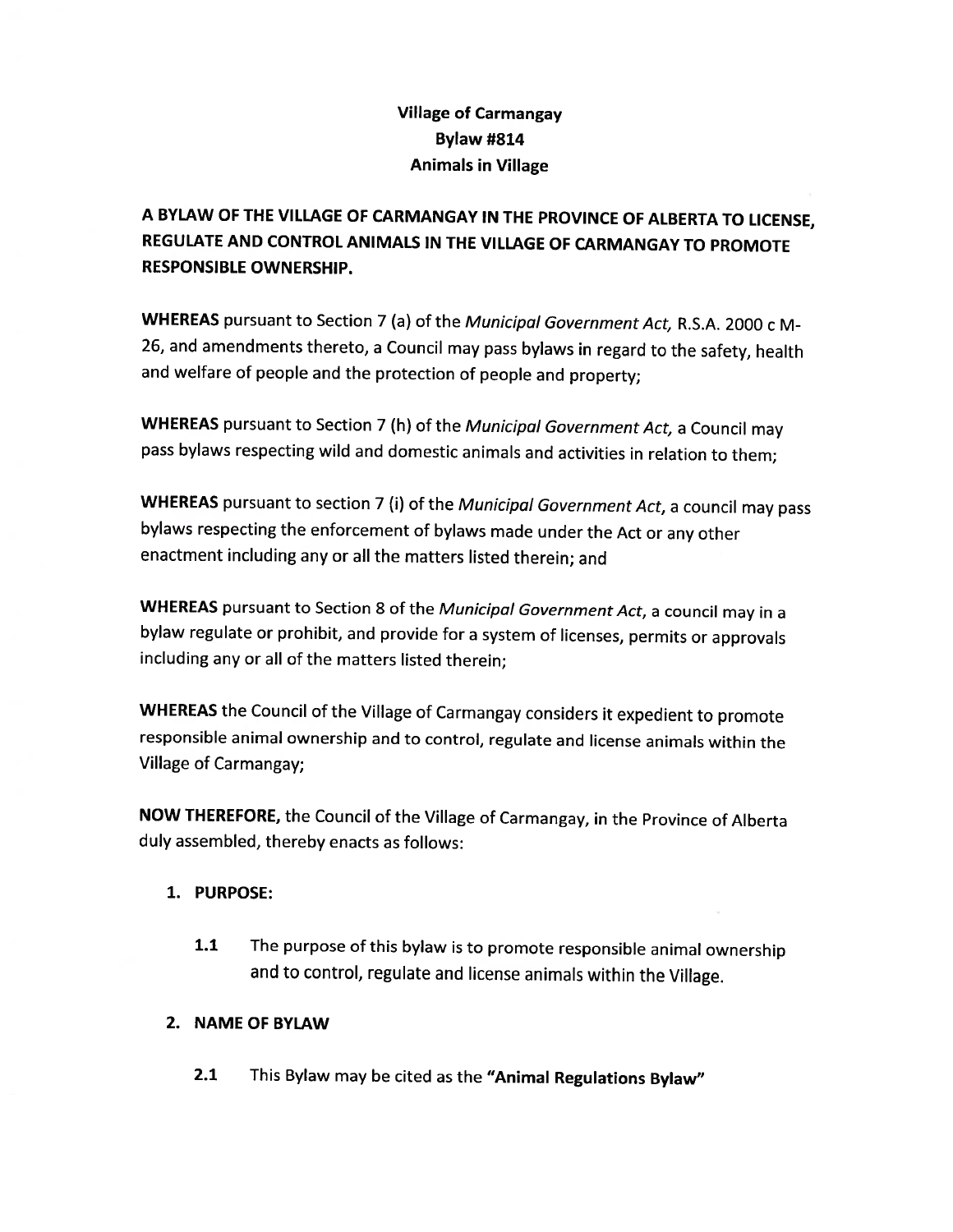### 3. DEFINITIONS

- 3.1 For the purpose of the Bylaw, the following words mean:
- a) "Administrator" means the Chief Administrative Officer of the Village of Carmangay;
- b) "Animal" means any live creature, both domestic and wild, and includes birds, reptiles, amphibians or mammals excluding humans and wildlife;
- c) "Animal Service Centre" means the facility established for the holding of impounded animals as set out in this Bylaw;
- d) "Coop" means <sup>a</sup> fully enclosed weatherproof structure and attached outdoor enclosure used for the keeping of urban hens, that is no larger than 10m<sup>2</sup> (107.63 ft<sup>2</sup>) in floor area, and no more than 2m (6.56 ft.) in height;
- e) "Council" means the Municipal Council of the Village of Carmangay;
- f) "Designated Officer" means the Chief Administrative officer, Bylaw Enforcement officer, RCMP officer, Community and Development officer or <sup>a</sup> Peace officer;
- g) "Dog Control Officer" means <sup>a</sup> person, firm or corporation appointed by the Village pursuant to the provisions of the Municipal Government Act;
- h) "Former owner" means the person who, at the time of impoundment, was the owner of the animal which has subsequently been sold or destroyed;
- i) "Hen" means <sup>a</sup> domesticated female chicken;
- j) "Leash" means <sup>a</sup> chain or other material capable of restraining the dog on which it is being used;
- k) "License Tag" means <sup>a</sup> metal tag issued by the Village of Carmangay to an owner for each dog owned and which bears <sup>a</sup> number corresponding to <sup>a</sup> number in <sup>a</sup> register file;
- I) "Livestock" includes, but is not limited to:
	- i. horses, mules, asses, swine, emus, ostriches, camels, llamas, alpacas, sheep or goats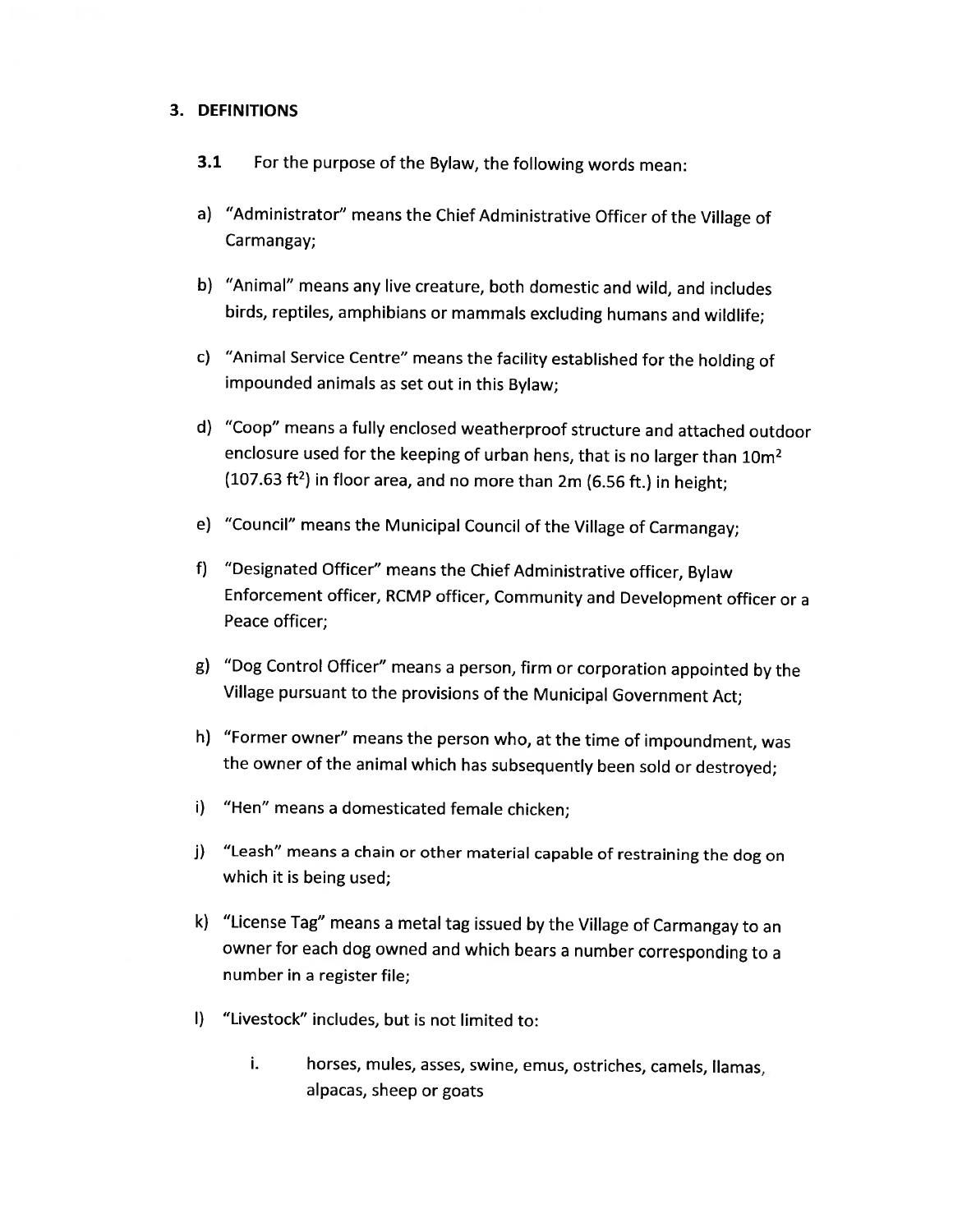- ii. domestically reared or kept deer, reindeer, moose, elk or bison,
- iii. farm bred fur bearing animals including foxes and mink
- iv. animals of the bovine species
- v. animals of the avian species, including chickens, turkeys, ducks, geese or pheasants
- vi. apiarian (beehive) assemblies and
- vii. all other animals that are kept for agricultural purposes, but does not include cats, dogs or other domesticated household pets;
- m) "Order" means <sup>a</sup> written order in accordance with subsection 545 of the Municipal Government Act;
- n) "Outdoor enclosure" means <sup>a</sup> securely enclosed, roofed outdoor area attached to and forming part of <sup>a</sup> coop having <sup>a</sup> bare earth or vegetated floor for urban hens to roam;
- I) "Owner" means any natural person or body corporate:
	- i) who is the licensed owner of the animal;
	- ii) who has legal title to the animal;
	- iii) who has possession or custody of the animal, either temporarily or permanently; or
	- iv) who harbors the animal or allow the animal to remain on his premises
- m) "Park" means any public space used for rest, recreation, exercise, <sup>p</sup>leasure, amusement, and enjoyment and includes but not limited to <sup>p</sup>laygrounds, sports fields, campground, and cemeteries;
- n) "Provincial Court" means the Provincial Court of Alberta;
- o) "Rooster" means <sup>a</sup> domesticated male chicken;
- p) "Running at Large" means:
	- i) <sup>A</sup> dog or dogs which are not under the control of <sup>a</sup> responsible person by means of <sup>a</sup> leash and is or are actually upon property other than the property in respect of which the owner of the dog or dogs has the right of occupation, or upon any highway, thoroughfare, street, road, trail, avenue, land, alley, square,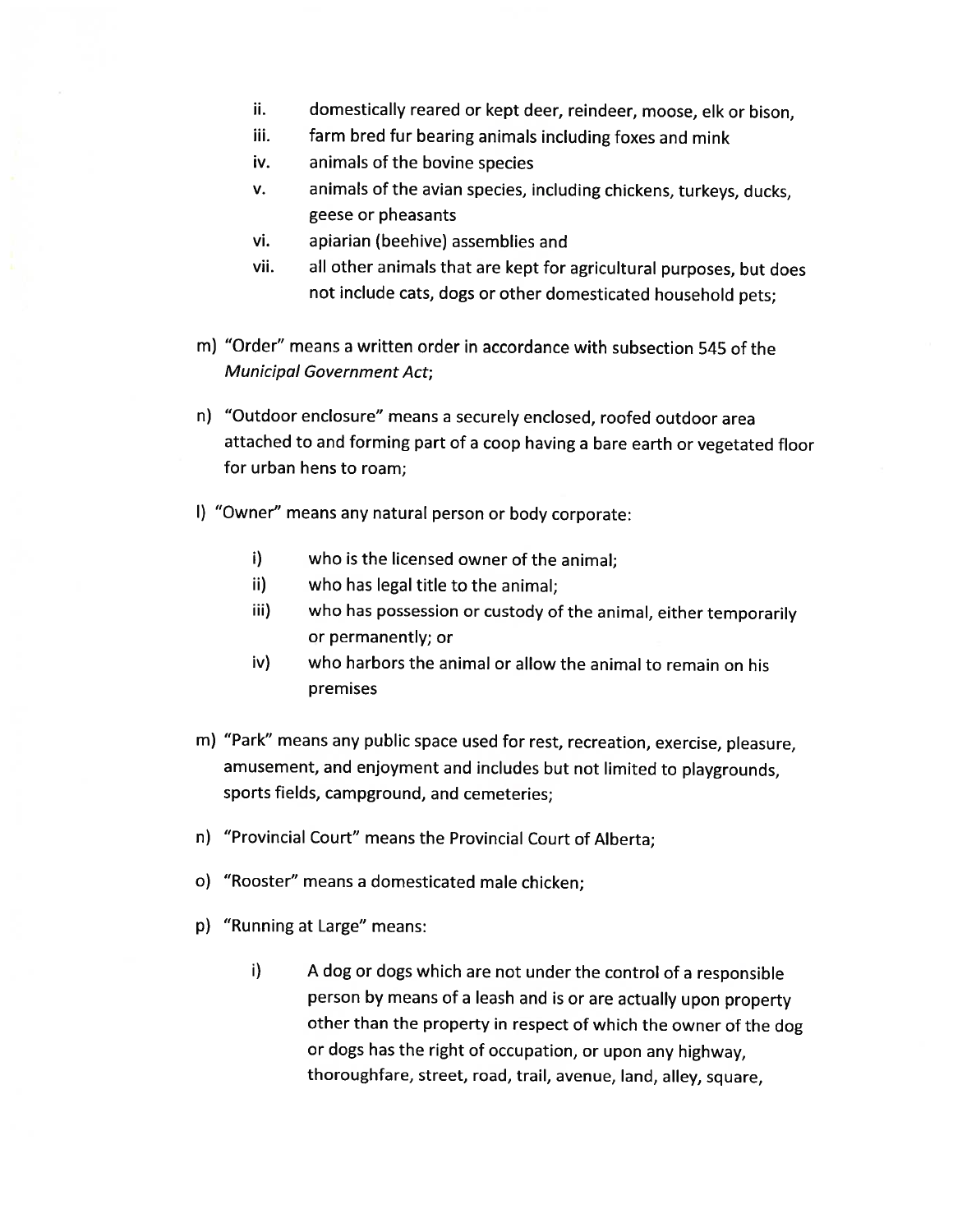bridge, causeway, trestleway, sidewalk (including the boulevard portion of the sidewalk) park, or other public place; or

- ii) <sup>A</sup> dog or dogs which are under the control of a responsible person by means of a leash and which cause damage to persons, property or other animals.
- q) "Sell" means to exchange or deliver for money or its equivalent;
- r) "School Grounds" means any public or private school and surrounding property that is controlled by the school, school boards and/or the Village of Carmangay;
- s) "Urban Area" means lands located within the Village on which agricultural operations, including but not limited to the keeping of livestock, are neither <sup>a</sup> permitted nor discretionary use under Bylaws of the Village;
- t) "Urban Hen" means <sup>a</sup> hen that is at least sixteen (16) weeks of age;
- u) "Urban Hen License" means <sup>a</sup> license that is issued pursuant to this Bylaw which authorizes the license holder to keep urban hens on <sup>a</sup> specific property within the Village;
- v) "Vicious Dogs" means any dog, whatever its age, whether on public or private property, which has:
	- i) Without provocation, chased, injured or bitten any other domestic animal or human; or
	- ii) Without provocation, damaged or destroyed any public or private property; or
	- iii) Without provocation, threatened or created the reasonable apprehension of <sup>a</sup> threat to other domestic animals or humans; or
	- iv) Is a continuing threat of serious harm to other animals or humans, which in the opinion or <sup>a</sup> Justice, presents a threat of serious harm to other domestic animals or humans;
	- v) Or has been previously determined to be <sup>a</sup> vicious dog under this bylaw.
- w) "Village" means the Municipal Corporation of the Village of Carmangay;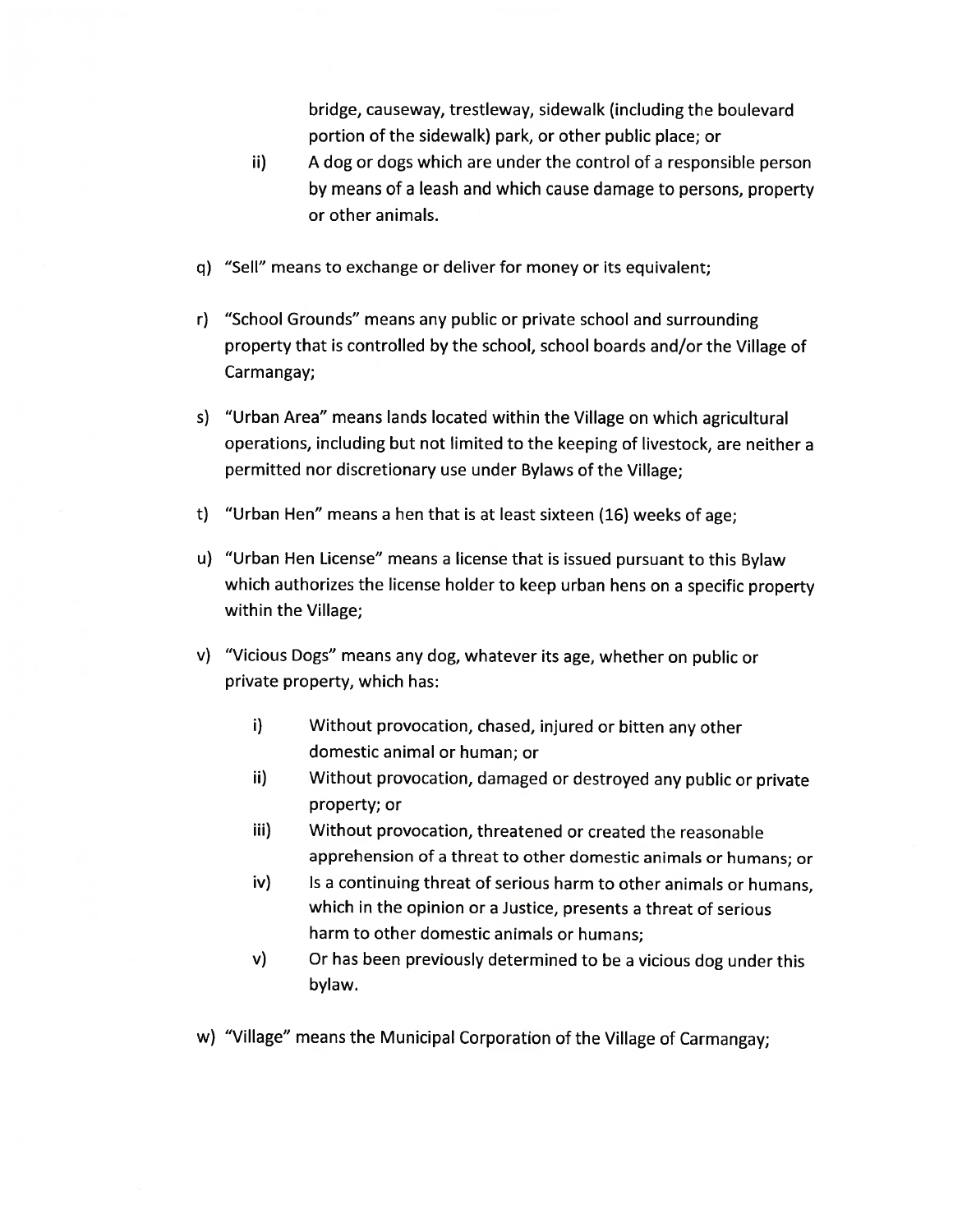x) "Violation Ticket" means <sup>a</sup> ticket issued pursuant to Part 2 of the Provincial Offences Procedures Act, Revised Statutes of Alberta 2000, Chapter P-34 and any amendments or regulations thereto.

All schedules attached to this Bylaw shall form <sup>a</sup> part of this Bylaw.

## 4. OWNERSHIP AND EXCEPTIONS

- 4.1 THAT no person shall keep or have any of the following within the Village:
	- i) Livestock
	- ii) Wildlife
	- $iii)$  Bees
	- iv) Poisonous snakes, reptiles or insects,

except where expressly permitted by an applicable Village of Carmangay bylaw and/or specific Sections of this Bylaw.

Exceptions to Subsection 4.1 include:

- a) Facilities where Livestock are temporarily housed for educational, veterinary, scientific or civic purposes;
- b) For permitted Special Events, such as parades, Carmangay Sports Day, or filming;
- c) Specific areas as designated within the Village of Carmangay Land Use Bylaw, or any other current Bylaw.
- 4.2 Notwithstanding Section 4.1, the keeping of horses is ONLY permitted on the following parcels of land within the Village of Carmangay:
	- a) NE & NW 32-13-23-W4 North of George Street
	- b) Block 206 Lot A North of George St. and east of Prairie Avenue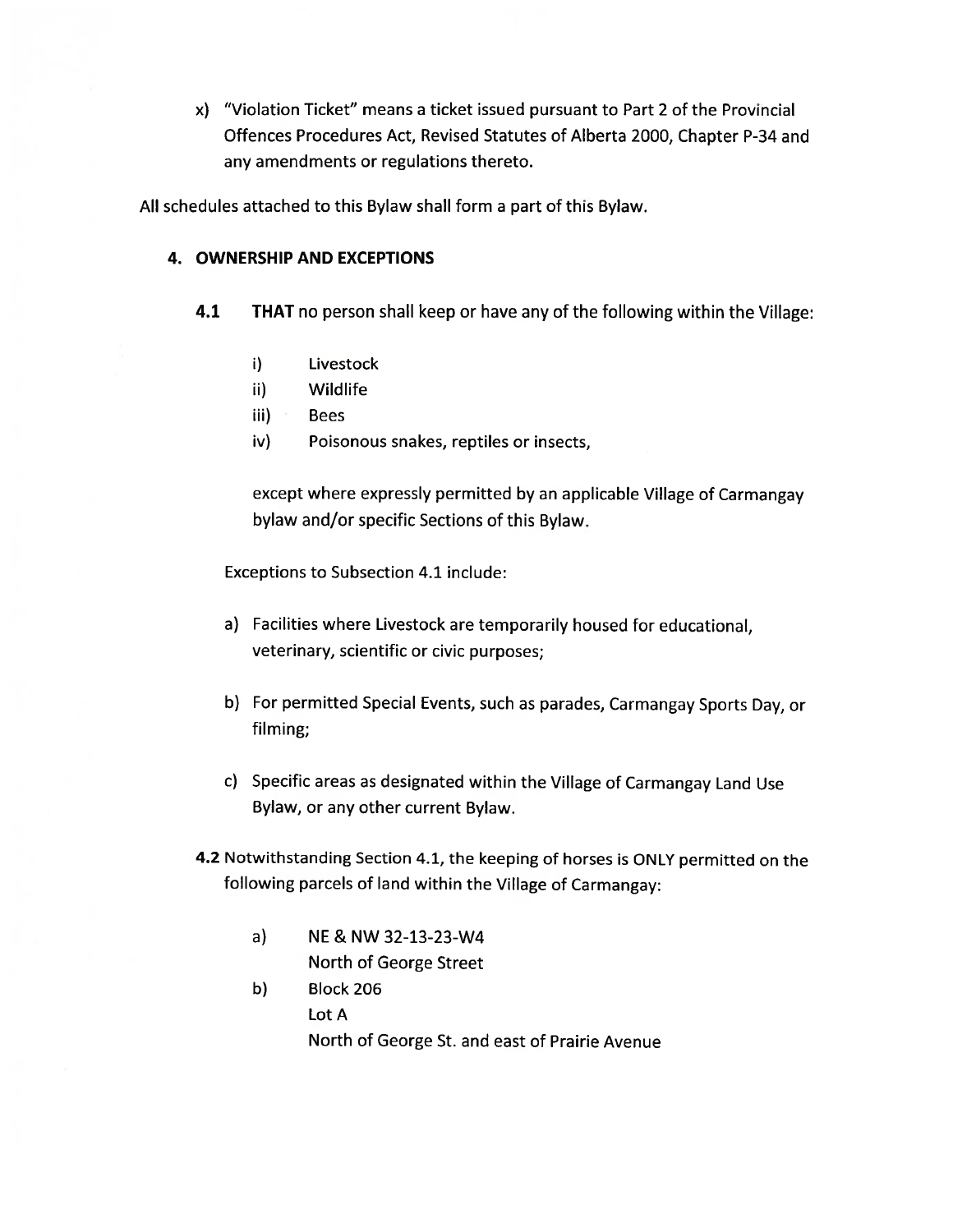- c) Plan 1210932 Block 206A Lot 1 North of George Street at Prairie Avenue
- 4.3 The keeping of poultry within the Village of Carmangay is only permitted within the provisions of Section 7 of this Bylaw.
- 4.4 Subject to the provisions of Section 6 of this Bylaw, animals that may be kept within Village of Carmangay include domestic pets such as cats and dogs.
- 4.5 It is not the intention of this Bylaw to prohibit other domestic pets such as small, caged pets or birds that fall within provincial and federal guidelines; however, licensing requirements, as per this Bylaw do not apply to such pets.

## 5. CLEAN UP OF WASTE

- 5.1 The Owners of any livestock temporarily entering the Village of Carmangay as permitted by the provisions of Section 4 of this Bylaw must hygienically dispose of any feces produced by such livestock in accordance with the Environmental Protection and Enhancement Act, RSA 2000 c E-12, as amended from time to time.
- 5.2 No person who has removed animal excrement may deposit same into a public litter receptacle except where the excrement is securely contained in an impermeable bag or other impermeable container so as not to ooze, leak, or fall out in the public litter receptacle.

### 6. DOGS IN THE VILLAGE OF CARMANGAY:

- 6.1 Licensing Dogs in the Village of Carmangay:
	- i) <sup>A</sup> resident of the Village of Carmangay who is the owner of any dog aged six (6) months or older shall obtain a license for the animal from the Village Office as per Schedule "A";
	- ii) The owner of every animal shall, annually, on or before January  $31<sup>st</sup>$ , renew the license for the animal by submitting to the Village the annual licensing fee, as set out in Schedule "A", along with any other information as may be required by the Village. A license shall be valid only for the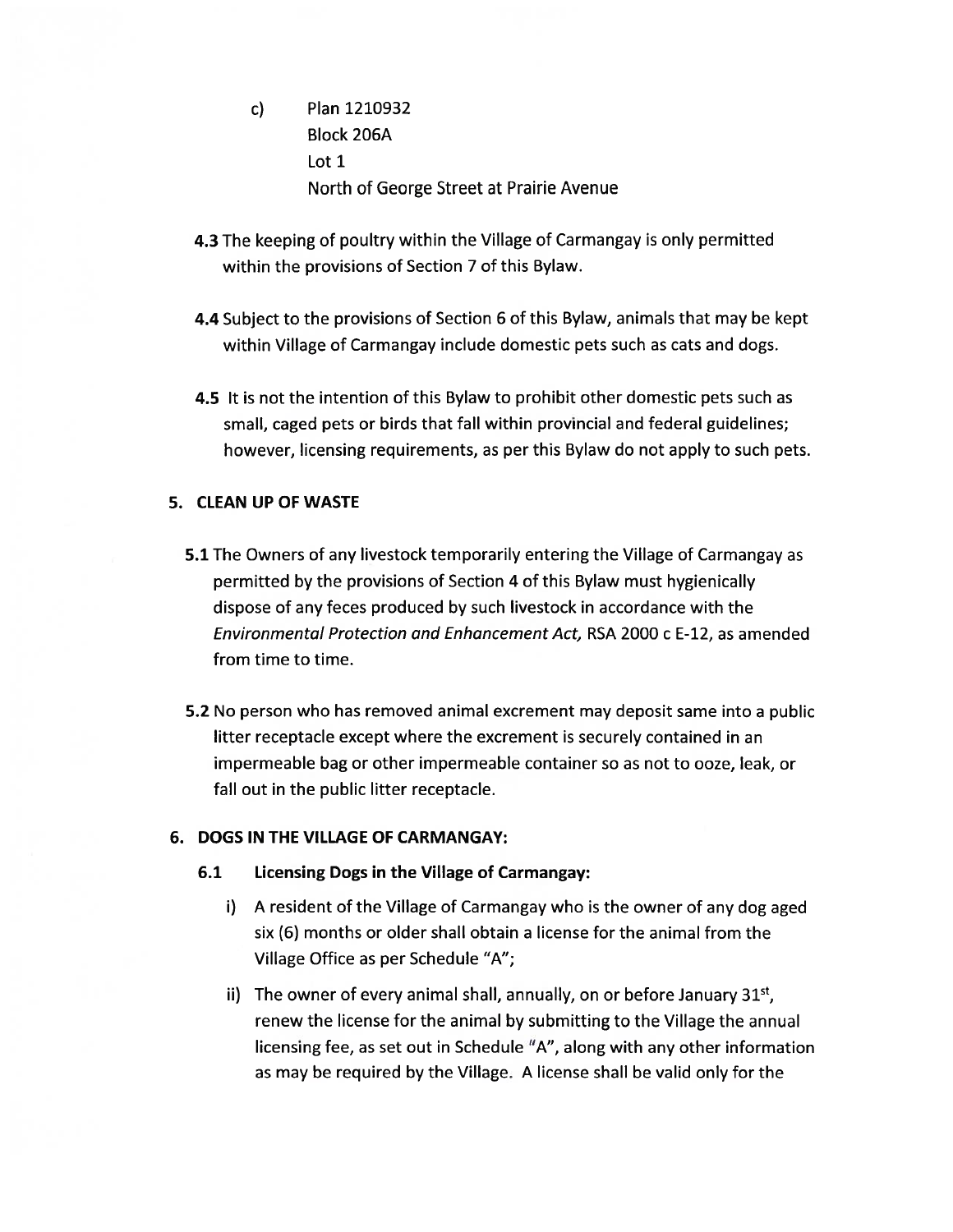year for which it was issued, regardless of actual date upon which the license was purchased;

- iii) Obtain a license for an animal notwithstanding that it is under the age of three (3) months, where the animal is found running at large;
- iv) Upon initial payment of the license fee for each animal, a tag shall be issued to the owner with <sup>a</sup> number corresponding to the number assigned to the animal in the registry. This tag will be valid until such time as the animal is disposed of or dies or until the tag is misplaced or lost;
- v) Every owner shall provide his/her animal with <sup>a</sup> collar to which the owner shall affix the tag for such animal and the owner shall ensure that the collar and tag are worn during those occasions when the animal is not on the owner's premises;
- vi) In case a tag is lost or destroyed, <sup>a</sup> replacement will be issued by the Village upon payment of the fee as set out in Schedule "A" and provided the owner can provide proof of payment of the license fee for the current animal license year or the Village administration records indicate such payment was made;
- vii) Licenses and tags are non-transferable from one animal to another and no refund shall be made on any paid animal license fee because of death or sale of the animal or upon the owner's leaving the Village before expiration of the license period;
- viii)Any person who becomes the owner of the animal registered under this bylaw shall report the change of ownership to the Village Office and the Village shall transfer ownership of the license to that person, but no additional license fee shall be owing by that person to the Village for the year for which the license was purchased;
- ix) A registered Guide Dog owned by a blind person shall be issued a license, free of charge;
- x) <sup>A</sup> resident of the Village of Carmangay who is the owner of a vicious dog is additionally required to:
	- a) be over the age of eighteen (18) years
	- b) obtain a vicious dog license on the first day on which the Village of Carmangay is open for business after the dog has been declared as vicious;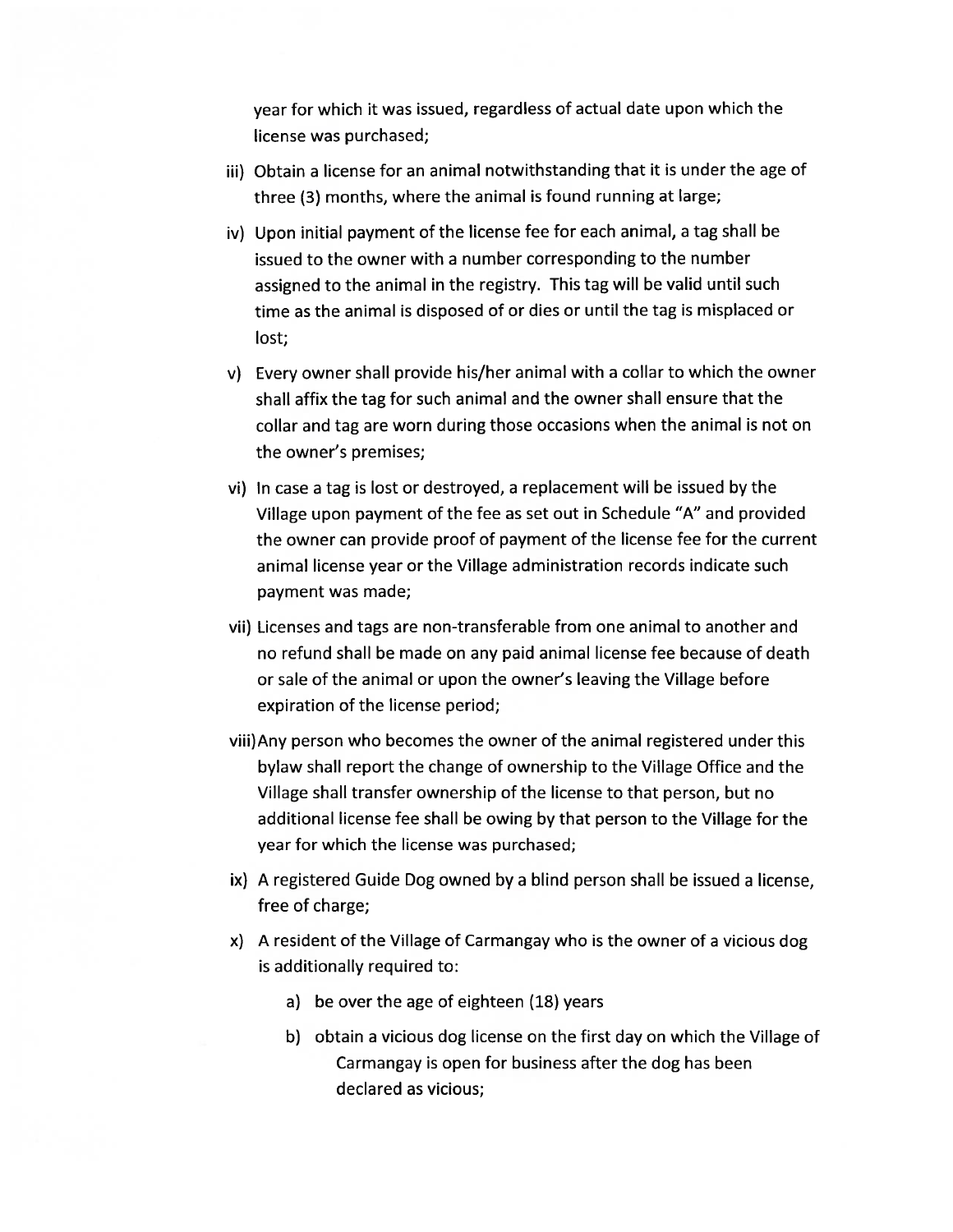- c) obtain <sup>a</sup> license on the first day on which the Village of Carmangay is open for business after he becomes the owner of a vicious dog;
- U) notify the Village Office should the vicious dog be sold, gifted or transferred to another person or if the animal dies;
- xi) Failure to obtain <sup>a</sup> license within the prescribed timelines of this section will result in a fine as set out in Schedule "B" of this bylaw.

### 6.2 Offences and Responsibility of Dog Owner:

- 6.2.1 The owner of an animal is guilty of an offence if such animal:
	- i. runs at large;
	- ii. is without a collar and tag while off the premises of its owner;
	- iii. is <sup>a</sup> female in heat and is not confined and housed in the residence of the owner during the whole of the heat period;
	- iv. defecates on any Public or Private Property other than the property of its owner and the owner or person in control of the animal fails to immediately remove such defecation. This provision shall not apply to a registered guide dog while it is assisting a blind person;
	- v. is on school property unless otherwise permitted or allowed by the School Board;
	- vi. is within a site containing playground apparatus and/or sand play area located on public or private property other than the property of its owner;
	- vii. barks or howls so as in the opinion of the Bylaw Enforcement Officer based on information gathered to cause an unreasonable disturbance given, but not limited to, location, circumstances, time of day and duration;
	- viii. upsets or tears up any garbage bags or waste receptacles;
	- ix. damages public or private property;
	- x. chases any person, animal, bicycle or motor vehicle;
	- xi. bites any person or animal;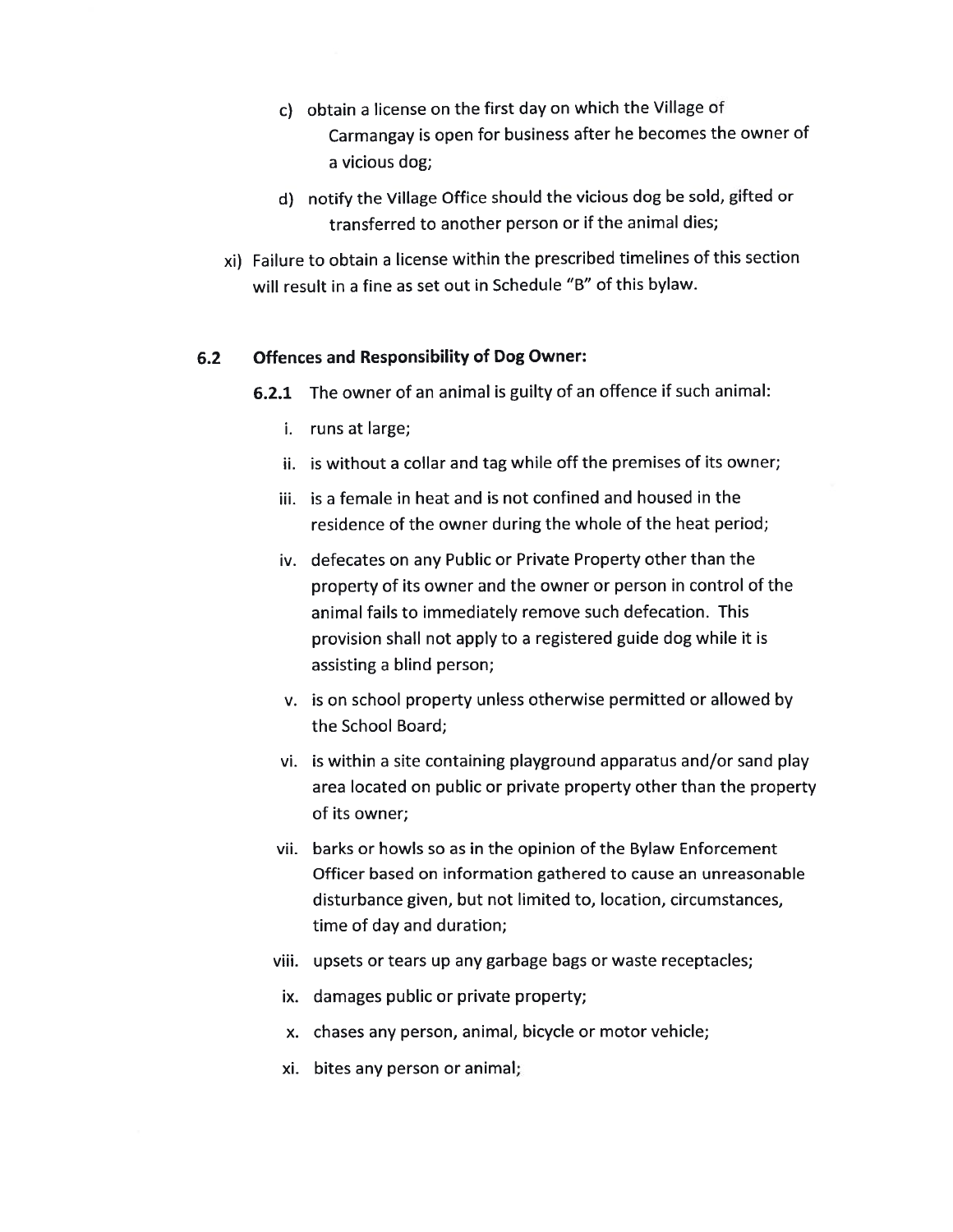- xii. attacks or injures any person or animal.
- 6.2.2 The owner of an animal is guilty of an offence if the owner:
	- i. Fails to provide identification (driver's license or other governmen<sup>t</sup> issued identification with <sup>a</sup> <sup>p</sup>icture) and proo<sup>f</sup> thereof to <sup>a</sup> Bylaw Enforcement Officer;
	- ii. Provides false or misleading information to <sup>a</sup> Bylaw Enforcement Officer.
- 6.2.3 The owner of an animal is guilty of an offence if they allow any fecal matter to remain on their property or to accumulate to such an extent as to, in the opinion of <sup>a</sup> Bylaw Enforcement Officer, constitute <sup>a</sup> nuisance by way of odour, unsightliness, or detrimental impact on the use, enjoyment and value of nearby properties.
- 6.2.4 No more than two (2) dogs shall be harboured, suffered, or permitted to remain upon or in any land, house, shelter, room or <sup>p</sup>lace, building structure, or premises within the Village unless:
	- i. The premises are lawfully used for the care and treatment of animals operated by and under the charge of <sup>a</sup> registered veterinarian;
	- ii. The Owner is the holder of <sup>a</sup> valid and subsisting development permit to operate <sup>a</sup> kennel, animal hospital, shelter, pound or other animal operation as authorized by the Land Use Bylaw;
	- iii. The animals in excess of the limit are under eight weeks of age and the offspring of <sup>a</sup> licensed animal residing at the same location.

### 6.3 Vicious Dogs in the Village:

The Owner of <sup>a</sup> Vicious Dog shall ensure that, without provocation, such dog does not:

- i. chase, injure or bite any other domestic animal or human;
- ii. damage or destroy any public or private property;
- iii. threaten or create the reasonable apprehension of <sup>a</sup> threat to other domestic animals or humans;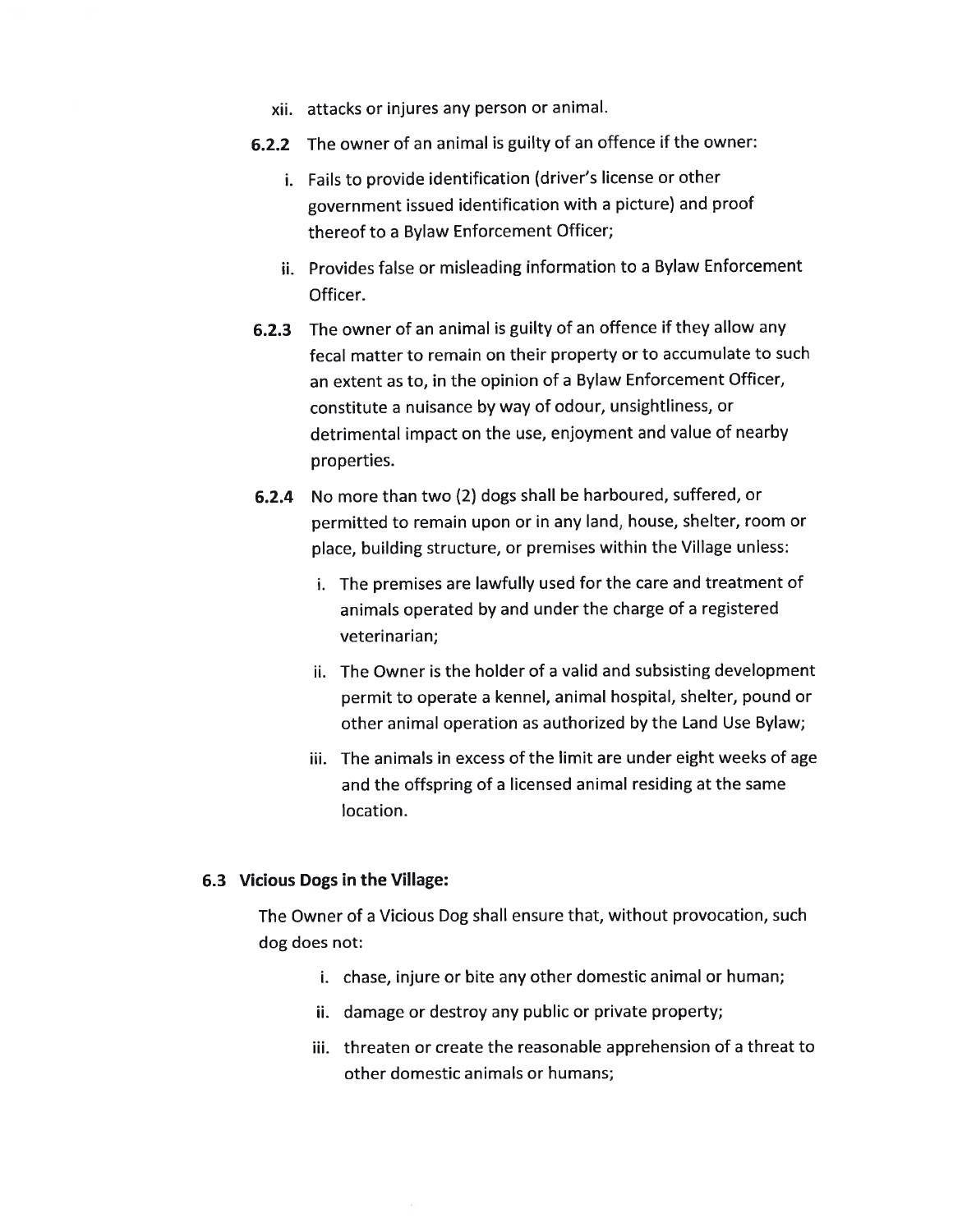- iv. present <sup>a</sup> continuing threat of serious harm to other animals or humans.
- 6.3.1 When a vicious dog is on the property of the owner, the owner shall ensure that:
	- i. such dog is confined indoors and under the control of a person over the age of eighteen (1\$) years;
	- ii. when such dog is outdoors it is in <sup>a</sup> locked pen or other structure, constructed to prevent the escape of the vicious dog and capable of preventing the entry of any person not in control of the dog;
	- iii. the locked pen or other structure shall have secure sides and a secure top, and if it has no bottom secured to the sides, the sides must be imbedded in the ground to a minimum depth of thirty (30) centimetres;
	- iv. the locked pen or other structure shall provide the vicious dog with shelter from the elements and be of the minimum dimensions of one and one-half (1.5) metres by three (3) metres and be a minimum or one and one-half (1.5) metres in height;
	- v. the locked pen or other structure shall not be within one (1) metre of the property line or within five (5) metres of a neighbouring dwelling unit;
- 6.3.2 When a Vicious Dog is not on the property of the owner, the Owner shall ensure that at all times the vicious dog is:
	- i. muzzled;
	- ii. harnessed or leashed on a lead which length shall not exceed one (1) metre in a manner that prevents the vicious dog from chasing, injuring or biting other domestic animals or humans as well as preventing damage to public or private property;
	- iii. under the control of a person over the age of eight (18) years;
	- iv. the vicious dog is not running at large.
- 6.3.3 Additionally, the owner of a vicious dog shall: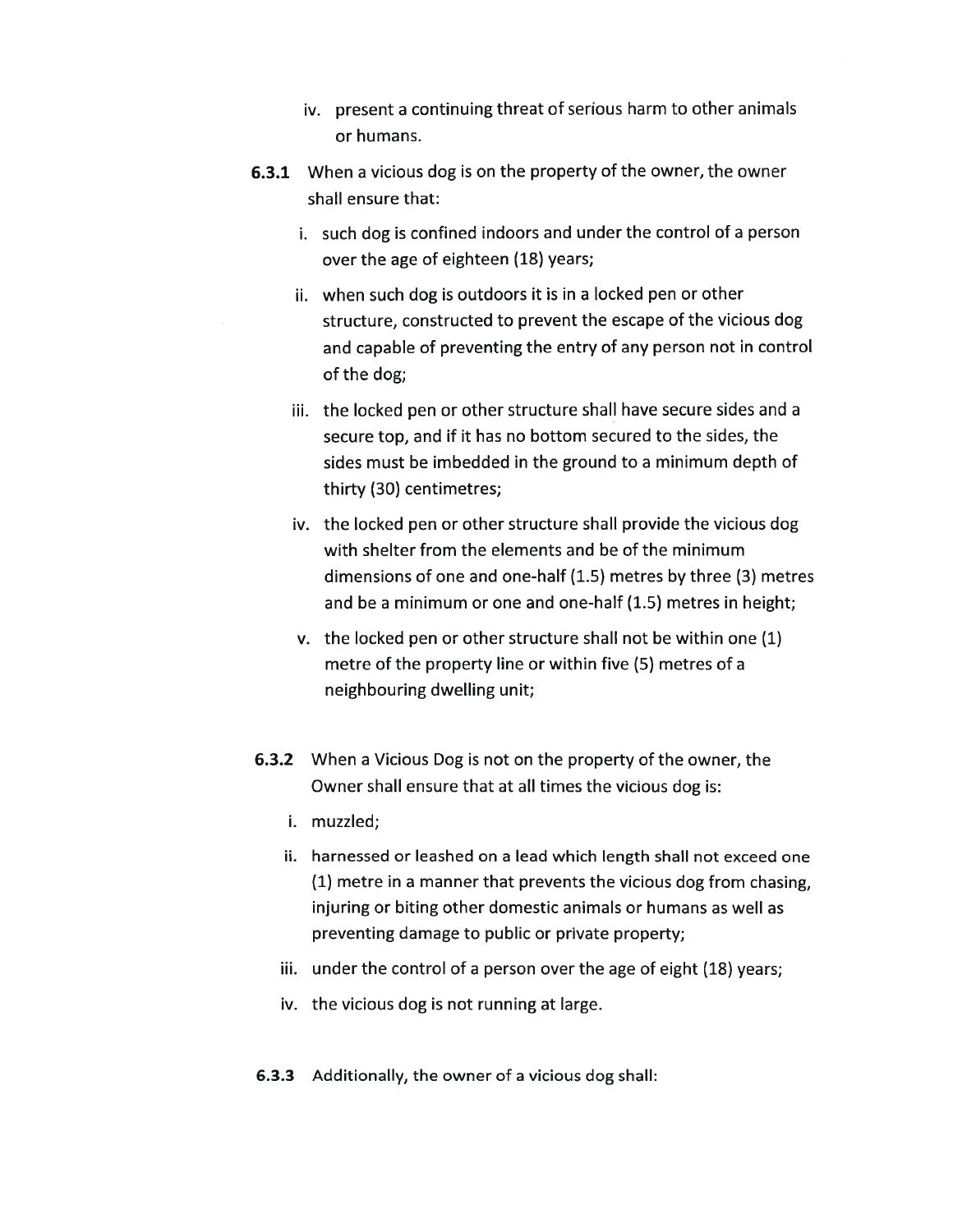- i. immediately notify the Village Office and/or the Bylaw Enforcement Officer if the vicious dog is running at large;
- ii. remain liable for the actions of the dog until formal notification of sale, gift or transfer is given to the Village Office.
- 6.3.4 An Owner of an animal suspected of having rabies shall immediately:
	- i. report the matter to Agriculture Canada, Veterinary Inspection directorate or to the Bylaw Enforcement Officer;
	- ii. confine or isolate the animal, in such a manner as prescribed so as to prevent further spread of the disease;
	- iii. shall keep the animal confined for not less than ten (10) days at the cost of the Owner.
- 6.3.5 An owner of an animal that does not comply with the provisions of Section 6.1 and Section 6.2 of this Bylaw shall be subject to a penalty as provided in Schedule "B" for each consecutive demand made by the Bylaw Enforcement Officer.

## 6.4 Handicapped Owners:

6.4.1 Notwithstanding Section 6(i) of this Bylaw, where the Village of Carmangay is satisfied that <sup>a</sup> person who is handicapped is the owner of an animal trained and used to assist such handicapped persons, there shall be no fee payable by the owner for <sup>a</sup> license under Section 6(i), however, a tag must be obtained, and the animal must be registered at the Village Office.

## 6.5 Responsibility of Village Administration:

6.5.1 The Village of Carmangay shall arrange for a kennel to be established for the keeping and impounding of animals and may do so by entering into an Agreement with a Contractor. <sup>A</sup> Contractor or any such kennel may make rules and regulations for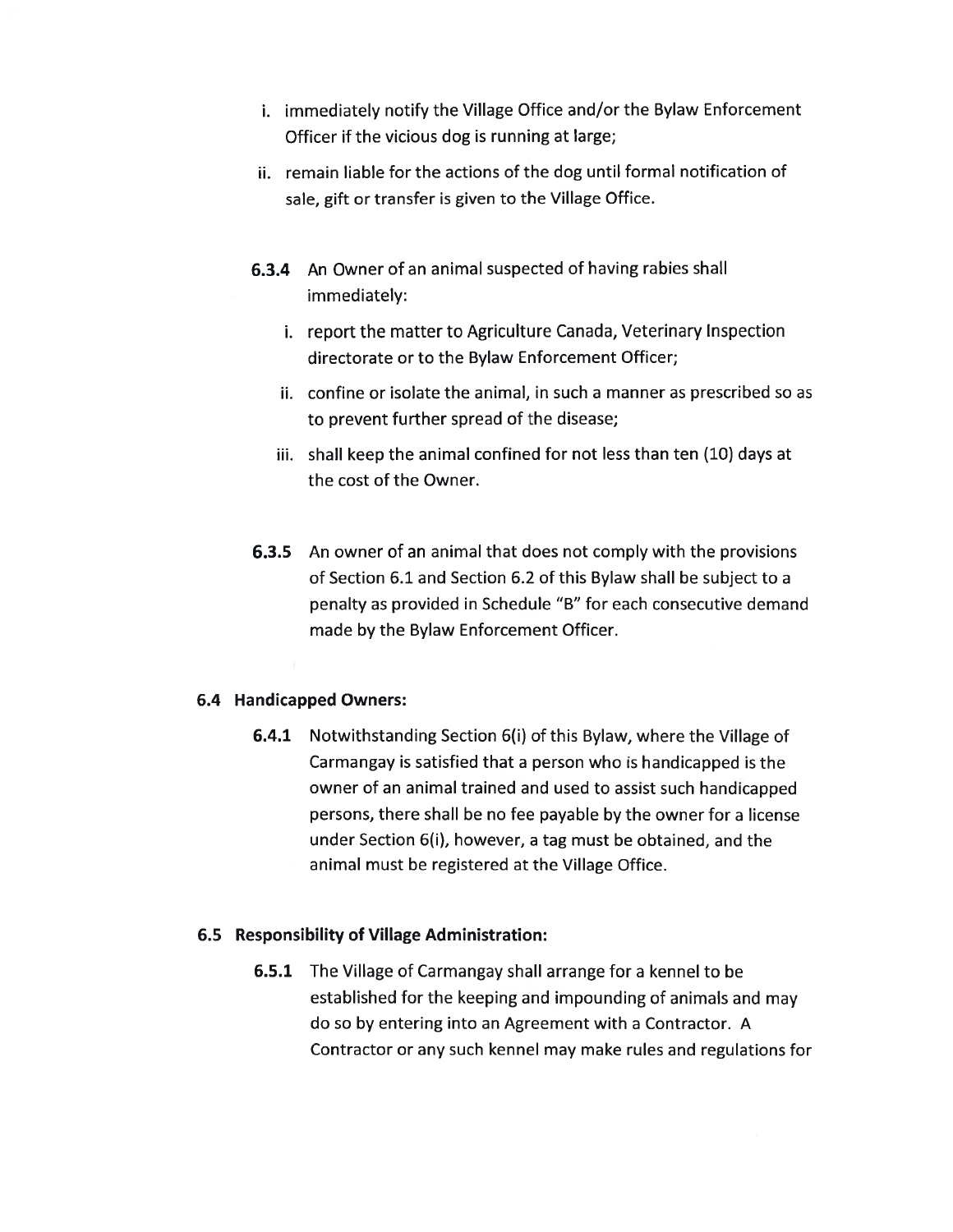the operation and managemen<sup>t</sup> of the kennel, provided they are consistent with this Bylaw.

- 6.5.2 The Bylaw Enforcement Officer may seize and impound any animal found at large.
- 6.5.3 In the active pursuit of any animal while the animal is at large, any Bylaw Enforcement Officer empowere<sup>d</sup> to apprehend animals under this par<sup>t</sup> is hereby authorized to enter upon any lands surrounding any building at all reasonable times.
- 6.5.4 No Person, whether or not he is the Owner of an Animal which is being or has been pursue<sup>d</sup> or captured shall:
	- i. interfere with or attempt to obstruct <sup>a</sup> Bylaw Enforcement Officer who was attempting to capture or who has captured any animal in accordance with the provisions of this bylaw;
	- ii. unlock or unlatch or otherwise open the motor vehicle in which animals captured for impoundment have been <sup>p</sup>laced, so as to allow or attempt to allow any animal to escape there from;
	- iii. remove or attempt to remove any animal from the possession of the Bylaw Enforcement Officer.
- 6.5.5 The Village of Carmangay shall provide notice by letter or by the Bylaw Enforcement Officer indicating that an animal or animals have been deemed to be Vicious Animal(s). If this determination is contested, this may be done so at the Provincial Court. Any said costs associated with this proceeding would be solely the responsibility of the Owner.

### 6.6 Impounded Dogs

- 6.6.1 If <sup>a</sup> Bylaw Enforcement Officer knows or can ascertain the name of the owner of any impounded animal, the Bylaw Enforcement Officer shall serve the owner with <sup>a</sup> copy of the Notice in Schedule "C" of this Bylaw, either personally or by leaving it, or by mailing it to the last known address of the owner.
- 6.6.2 An owner of an animal to whom <sup>a</sup> notice is mailed pursuan<sup>t</sup> to Section 6.5.1 is deemed to have received the notice within forty eight (42) hours from the time it is mailed.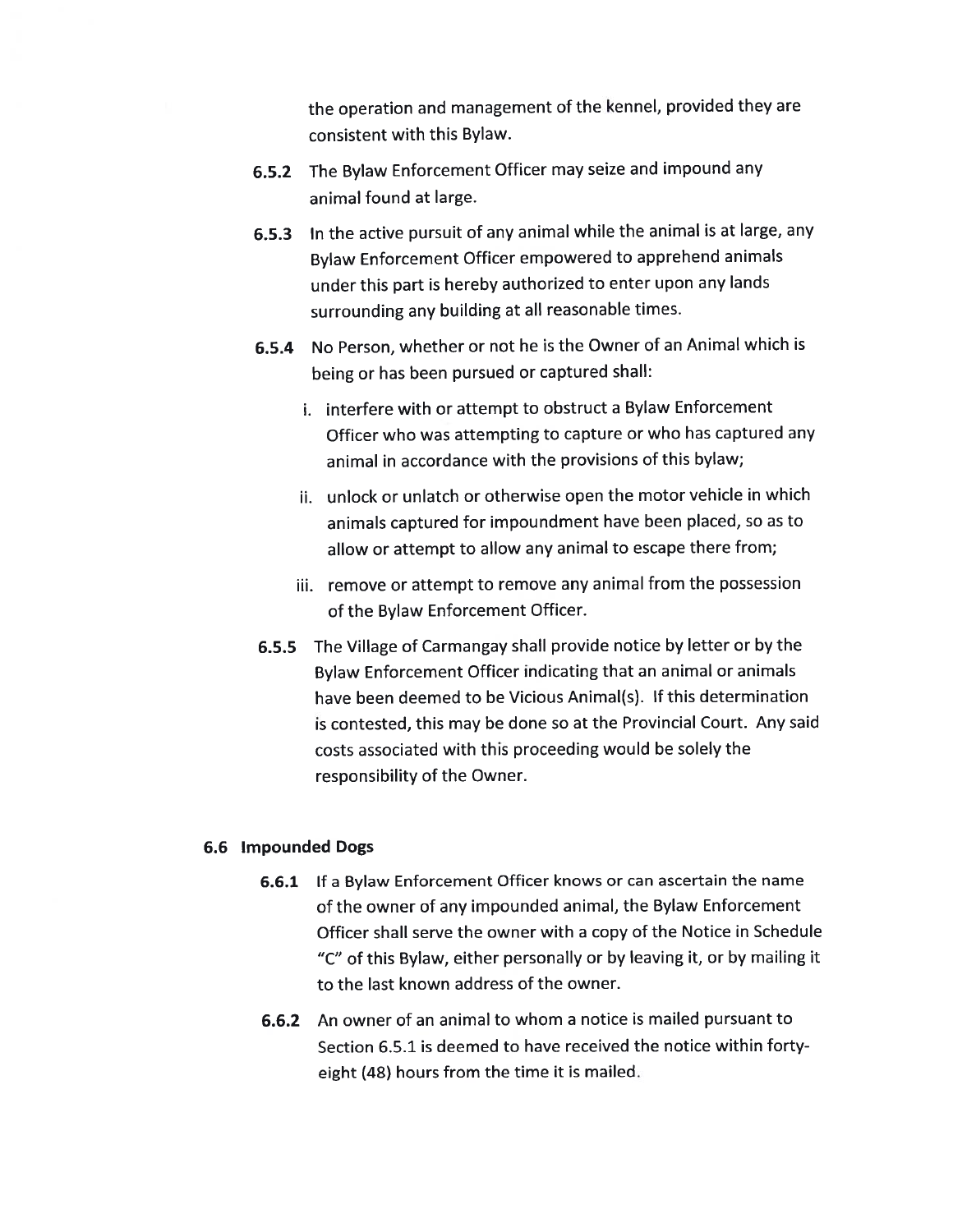- 6.6.3 The Bylaw Enforcement Officer or Contractor shall keep all impounded animals for <sup>a</sup> period of no less than three (3) days, not including the day of impounding. Sundays and statutory holidays shall not be included in the computation of the three (3) day period. During this period any healthy animal may be redeemed by its owner, upon paymen<sup>t</sup> to the Bylaw Enforcement Officer of:
	- i. the appropriate license fee when an animal is not licensed;
	- ii. kennel boarding fees as per contract rate for every twentyfour (24) hour period, or fraction thereof;
	- iii. fines levied as per Schedule "B" of this bylaw.
- 6.6.4 Where an animal is claimed, the owner shall provide proo<sup>f</sup> of ownership of the animal prior to the animal's release.
- 6.6.5 At the expiration of the three (3) day period, any animal not redeemed may be destroyed or sold.
- 6.6.6 The Bylaw Enforcement Officer may, before selling an unclaimed animal, require that the animal be spaye<sup>d</sup> or neutered.
- 6.6.7 The purchaser of an animal from the Bylaw Enforcement Officer pursuan<sup>t</sup> to the provisions of this section shall obtain full right and title to the animal and the rights and title of the former owner of the animal shall cease thereupon.
- 6.6.8 When the Bylaw Enforcement Officer agrees to pu<sup>t</sup> an animal to death, the owner shall pay to the Village <sup>a</sup> fee as set out in Schedule "B" of this bylaw.
- 6.6.9 The Bylaw Enforcement Officer or Contractor shall repor<sup>t</sup> any apparen<sup>t</sup> illness, communicable disease, injury, or unhealthy condition of any animal to <sup>a</sup> veterinarian and act upon his/her recommendations. The owner, if known, shall be held responsible for all expenses so incurred.

# <sup>7</sup> CHICKENS IN THE VILLAGE OF CARMANGAY:

#### 7.1 Prohibitions:

No person in an urban area shall keep:

i) A rooster; or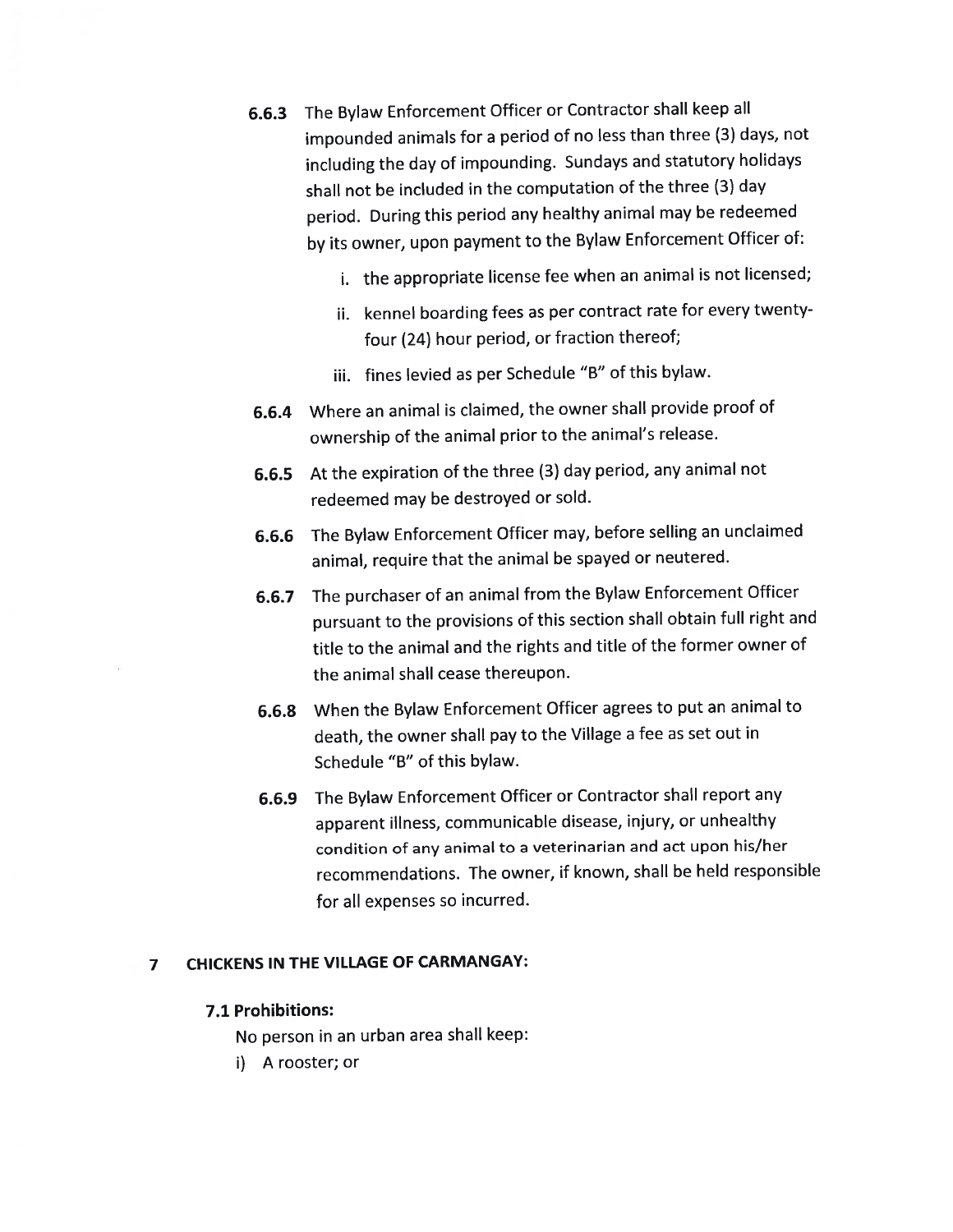ii) <sup>A</sup> hen, other than an urban hen for which <sup>a</sup> valid hen license has been issued.

## 7.2 Urban Hen Licenses:

- 7.2.1 <sup>A</sup> person may keep up to (3) urban hens by:
	- i) Submitting <sup>a</sup> completed urban hen license application on forms approve<sup>d</sup> by the CAD; and
	- ii) Paying an annual urban hen license fee as set out in the Village of Carmangay Bylaw #817 - Fees, Fines and Charges
- 7.2.2 Urban hen licenses are valid for the period of January 1 to December 31 of the year in which it is issued and must be renewed annually prior to January 31 of each subsequent year.
- 7.2.3 Urban hen license fees shall not be reduced or prorated no matter the month of purchased.
- 7.2.4 Urban hen license fees shall not be refunded or rebated.
- 7.2.5 An urban hen license is not transferable from one person to another except:
	- i) when <sup>a</sup> license holder has moved to <sup>a</sup> new property within the Village, then the license holder may apply to transfer the license; and
	- ii) an inspection of the new property must be carried out to determine the license holder is still able to meet all requirements for an urban hen license as set out this Bylaw at such property.
- 7.2.6 An urban hen license is not transferable from one property or another except:
	- i) when <sup>a</sup> license holder has moved to <sup>a</sup> new property within the Village, then the license holder may apply to transfer the license and an inspection of the new property must be carried out to determine the license holder is still able to meet all requirements for an urban hen license as set out in this Bylaw at such property.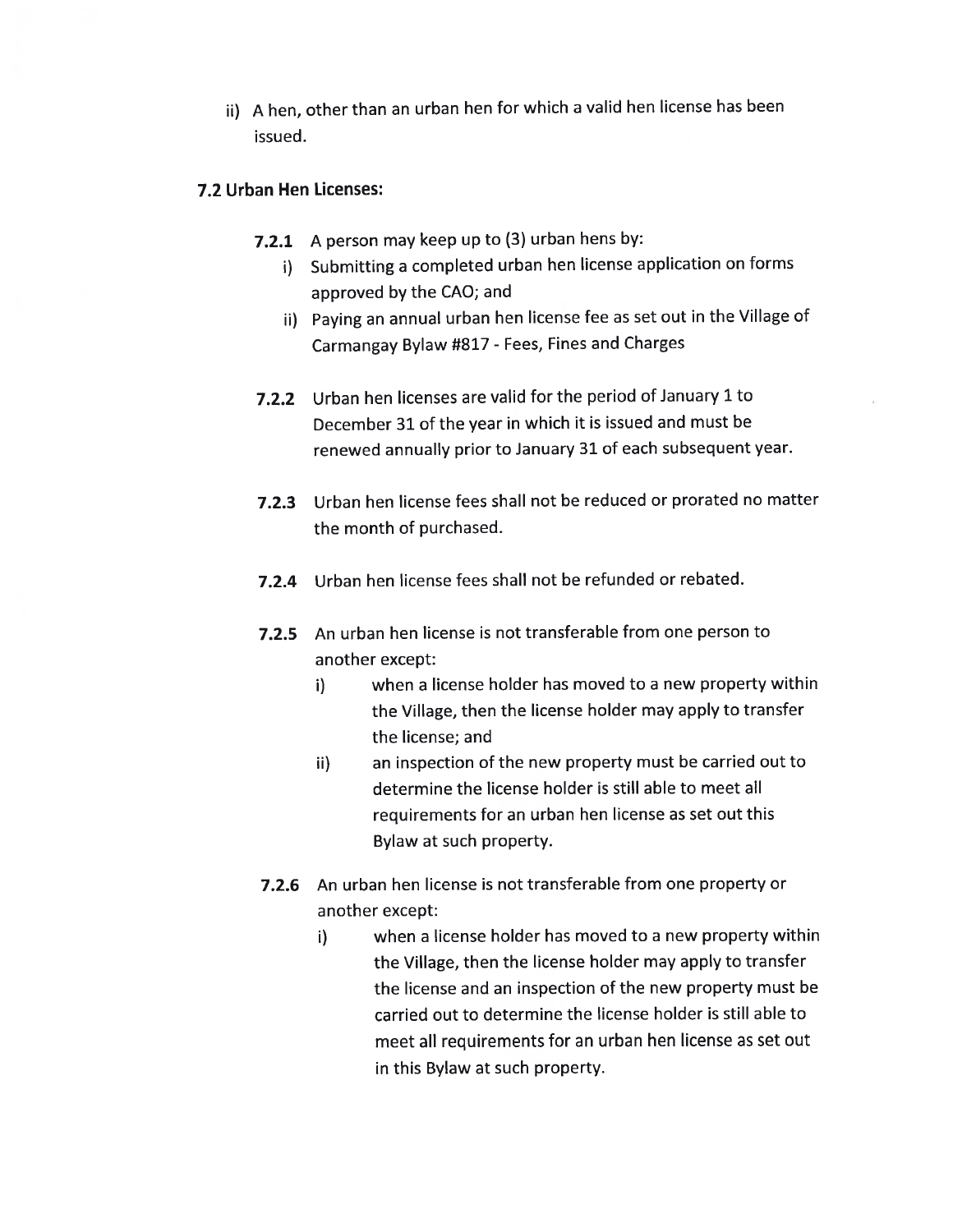- 7.2.7 <sup>A</sup> person to whom an urban hen license has been issued shall produce the license upon the demand of a Peace Officer.
- 7.2.8 An urban hen license may be issued or renewed if the CAO is satisfied that:
	- $I$  i) the applicant is the owner of the property on which the urban hens will be kept.
	- ii) the land use designation of the property on which the urban hens will kept allows the placement of a coop for the keeping of urban hens.
	- iii) the applicant resides on the property on which the urban hens will be kept.
	- iv) all required information has been provided.
	- v) the applicant has taken a course on the safe handling of hens and eggs.
	- vi) the applicable license fee has been paid; and
	- vii) the applicant has complied with all other Provincial and Federal Regulations for the keeping of chickens.
- 7.2.9 An urban hen license may be revoked or may not be renewed by the CAO if:
	- i) The applicant or license holder does not meet or no longer meets the requirements for an urban hen license as set out in this Bylaw.
	- ii) The applicant or license holder furnishes false information or misrepresents any fact or circumstance required pursuant to this Bylaw.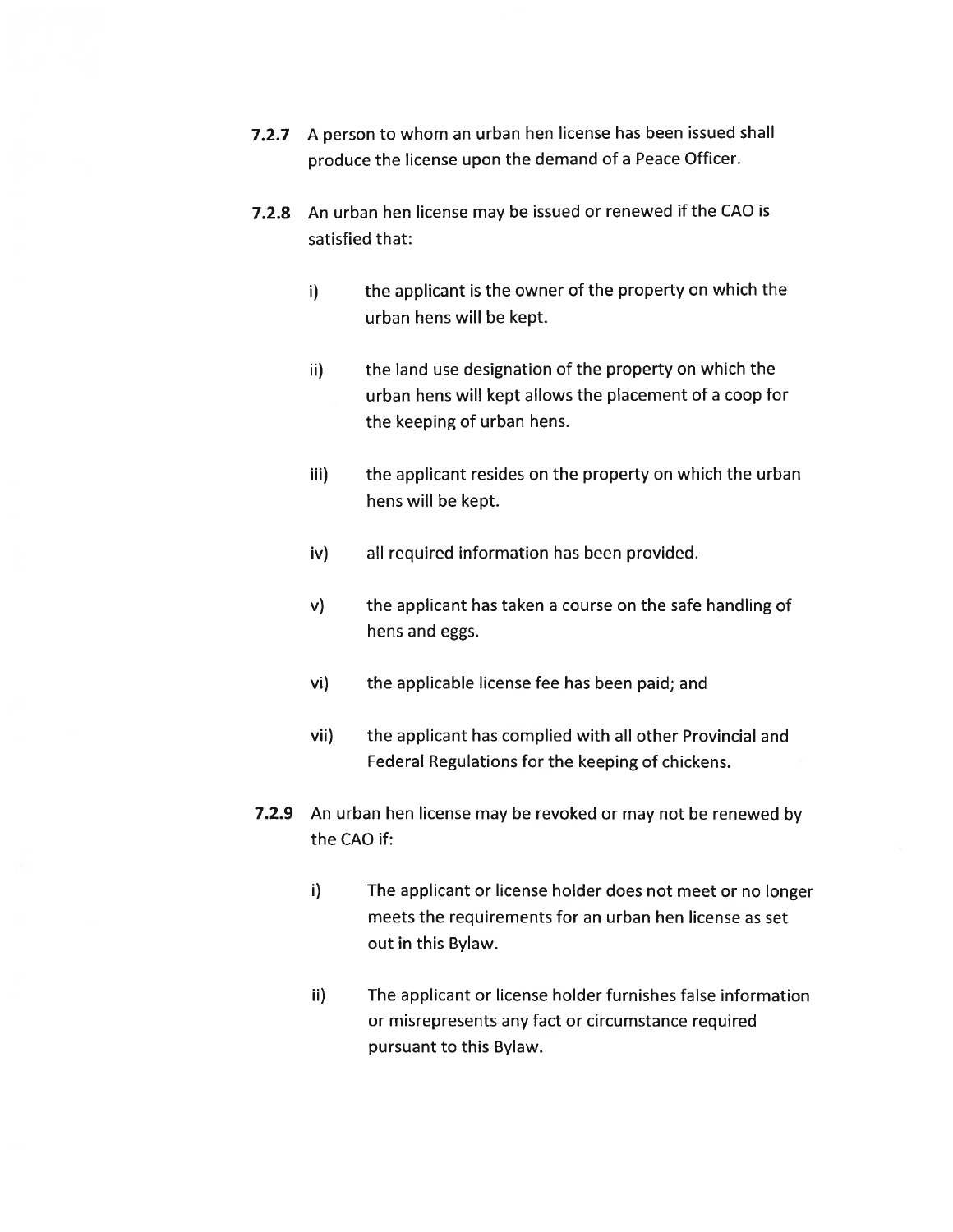- iii) The applicant or license holder has, in the opinion of the CAO based on reasonable grounds, contravened any par<sup>t</sup> of this Bylaw whether or not the contraventions has been prosecuted.
- iv) The applicant or license holder fails to pay <sup>a</sup> fine imposed by <sup>a</sup> court for <sup>a</sup> court for <sup>a</sup> contravention of this Bylaw or any other applicable Bylaw related to the keeping of livestock.
- v) The applicant or license holder fails to pay any fee required by this Bylaw or any other applicable legislation; or
- vi) In the opinion of the CAO, based on reasonable grounds, it is in the public interest to do so.

## 7.3 REQUIREMENTS OF KEEPING URBAN HENS:

- 7.3.1 <sup>A</sup> person who keeps urban hens must:
	- i) Provide each urban hen with at least 0.37 m2 (3.98 ft.2) of interior floor area, and at least 0.92m2 (9.9ft.2) of outdoor enclosure, within the coop.
	- ii) Ensure that each coop is:
		- a. Located in the rear yard of the property.
		- b. A minimum 3.0 m (9.84 ft) from a dwelling.
		- c. A minimum  $1.0$  m (3.28 ft) from any lot line.
		- d. A minimum 3.6 m (11.81 ft) from any street adjacent to the property; and
		- e. At grade level, no more than 2.0 <sup>m</sup> (6.56 ft) in height.
	- iii) Provide and maintain, in the coop, at least one nest box per coop and one perc<sup>h</sup> per urban hen that is at least <sup>15</sup> cm (5.9 in) long.
	- iv) Keep each urban hen in the coop at all times.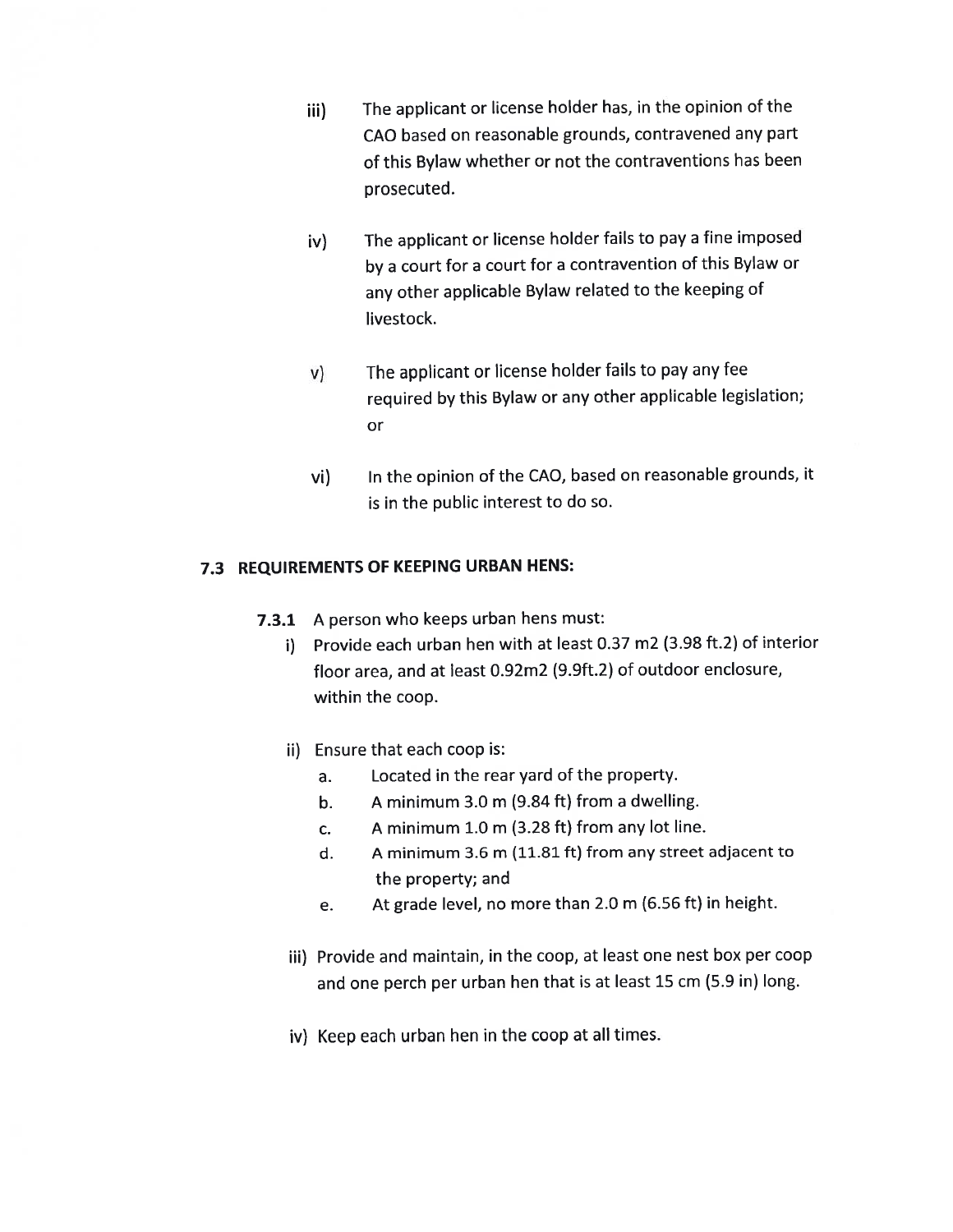- v) Provide each urban hen with food, water, shelter, light, ventilation, care, and opportunities for essential behaviors such as scratching, dustbathing, and roosting, all sufficient to maintain the urban hen in good health.
- vi) Maintain the coop in good repair and sanitary condition, and free from vermin and noxious or offensive smells and substances.
- vii) Construct and maintain the coop to prevent any rodent from harboring underneath within or within its walls, and to prevent entrance by any other animal.
- viii) Keep a food container and water container in the coop.
- ix) Always keep the coop secured.
- x) Remove leftover feed, trash, and manure in a timely manner.
- xi) Store feed within a fully enclosed container.
- xii) Store manure within a fully enclosed container and store no more than 85 liters (3 cubic feet) of manure at any time.
- xiii)Remove all other manure not used for composting or fertilizing and dispose of such in accordance with Village Bylaws.
- xiv) Follow biosecurity procedures outlined by the Canadian Food Inspection Agency to reduce potential for disease outbreak; and
- xv) Keep urban hens for personal use only.
- 7.3.2 No person who keeps urban hens shall:
	- i) sell eggs, manure, meat, or other products derived from an urban hen.
	- ii) slaughter any urban hen on the property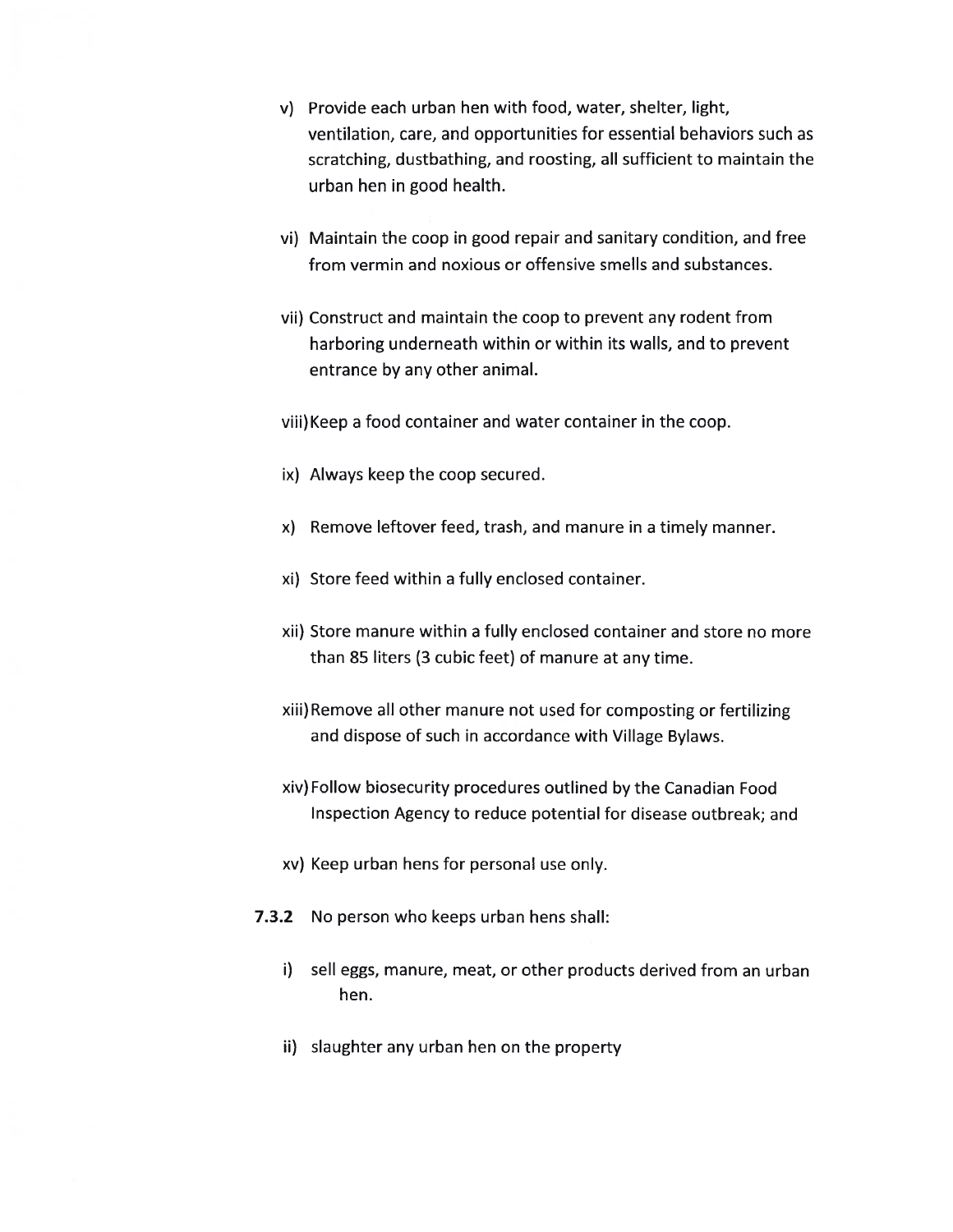iii) dispose of an urban hen excep<sup>t</sup> by delivering it to <sup>a</sup> farm, abattoir, veterinarian, or other form of shelter other than <sup>a</sup> coop.

# \$ ENFORCEMENT, FINES & PENALTIES

- 8.2 Where <sup>a</sup> Bylaw Enforcement Officer or <sup>a</sup> Peace Officer believes that <sup>a</sup> person has contravened any provision of this Bylaw, he may commence proceedings by issuing <sup>a</sup> summons by means of <sup>a</sup> violations ticket in accordance with par<sup>t</sup> <sup>2</sup> of the Provincial Offences Procedure Act, R.S.A 2000, c.P-34.
- 8.3 Any person who contravenes any provision of this Bylaw is guilty of an offence and is liable on summary conviction to <sup>a</sup> fine of not more than ten thousand dollars (\$10,000), imprisonment of not more than one (1) year, or both.
- 8.4 When there is a penalty listed for an offence in **Bylaw #817 Fines, Fees** and Charges Bylaw, that amount is the minimum specified penalty for an offence;
- 8.5 When <sup>a</sup> person contravenes the same provision of this Bylaw two (2) or more times within one twelve (12) month period, the specified penalty payable in respec<sup>t</sup> of the second or subsequent contravention shall be the amount stated in Bylaw #817 - Fines, Fees and Charges Bylaw for such offences.
- 8.6 In the case of an offence that is of <sup>a</sup> continuing nature, <sup>a</sup> contravention constitutes <sup>a</sup> separate offence in respec<sup>t</sup> of each day or par<sup>t</sup> of <sup>a</sup> day on which it continues.
- 8.7 The levying and paymen<sup>t</sup> of any fine or the imprisonment for any period provided in Bylaw #817 – Fines, Fees and Charges Bylaw shall not relieve a person from the necessity of paying any fees, charges or costs from which that person is liable under the provisions of this Bylaw or any other Bylaw.
- 8.8 When the person responsible fails to comply with <sup>a</sup> written notice issued by <sup>a</sup> Designated Officer of the Village, the Village may remedy the violation at the expense of the Owner. Any unpaid expense and cost incurred by the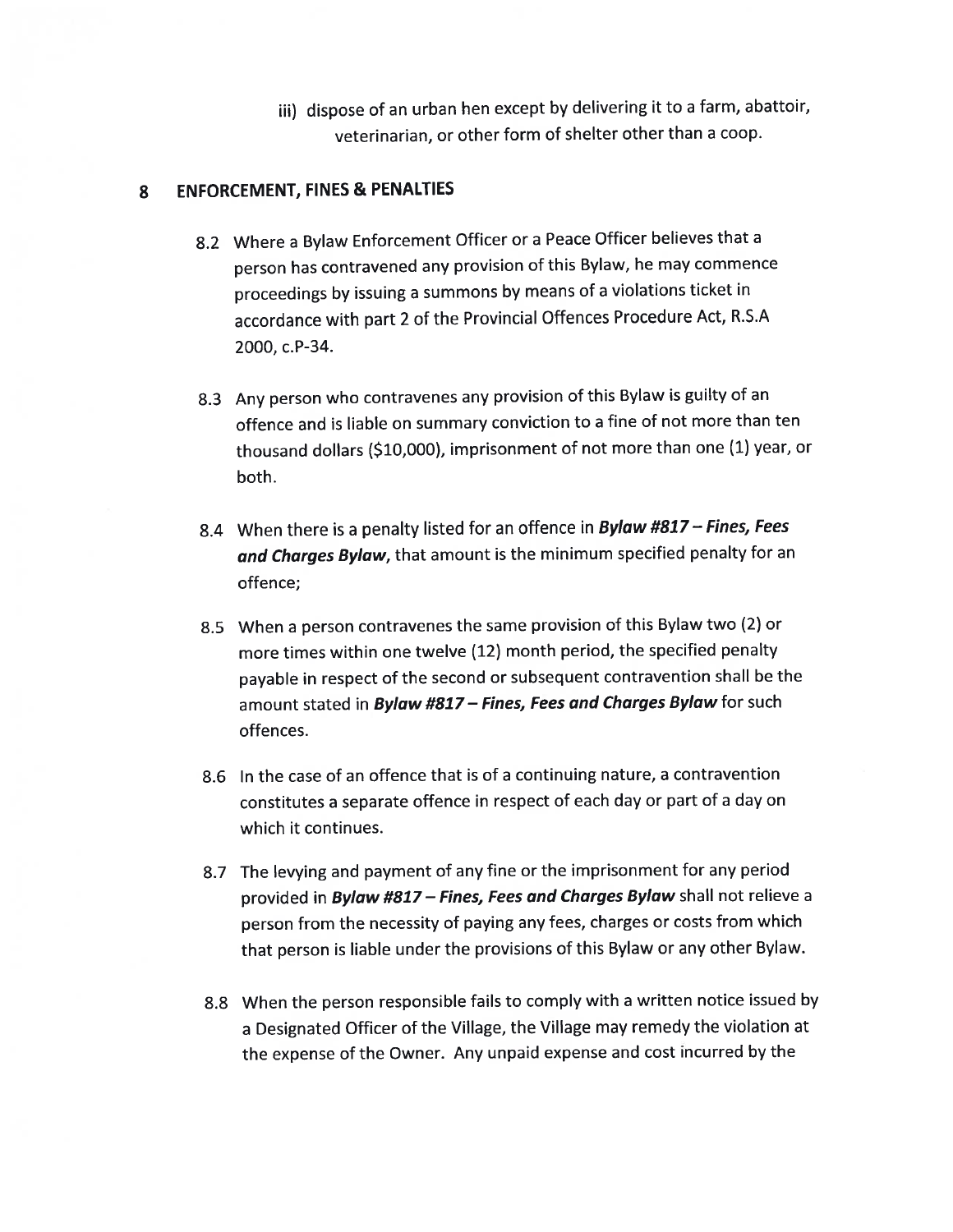Village may be added to the Tax Roll and collected in <sup>a</sup> like manner as municipal taxes.

8.9 <sup>A</sup> Designated Officer is hereby authorized and empowered to issue <sup>a</sup> violation ticket pursuant to Part <sup>2</sup> of the Provincial Offences Procedure Act of the Statutes of Alberta 198, being Chapter P-21.5 and as amended.

## 9 GENERAL PROVISIONS

- 9.2 An Animal Control Officer my pursue any and all remedies set out in this Bylaw, the Municipal Government Act and any other law in the Province of Alberta. Nothing in this Bylaw shall restrict, limit, or preclude the Village from taking multiple steps to regulate Animals in the Village.
- 9.3 Nothing in this Bylaw relieves <sup>a</sup> Person from complying with any provision of any Federal or Provincial law or regulation, other bylaw or any requirement of any lawful permit, order or license.
- 9.4 The Village of Carmangay is not required to enforce every breach or contravention of this Bylaw. In deciding whether to enforce the Bylaw, the Village may take into account any practical concerns or considerations including but not limited to the nature and extent of the breach or contravention, any financial or budgetary considerations and the availability of personnel or human resources.
- 9.5 Where this Bylaw refers to another Act, Bylaw, Regulation or Agency, it includes references to any Act, Bylaw, Regulation or Agency that may amend or be substituted, therefore.
- 9.6 All the schedules attached to this Bylaw shall form a part of this Bylaw and may be amended from time to time.

### 10 SEVERABILITY

10.1 Each section of this Bylaw shall be read and construed as being separate and severable from each other Section. Furthermore, should any Section or Part of this Bylaw be found to have been improperly enacted for any reason, such Section or Part shall be regarded as being severable from the rest of the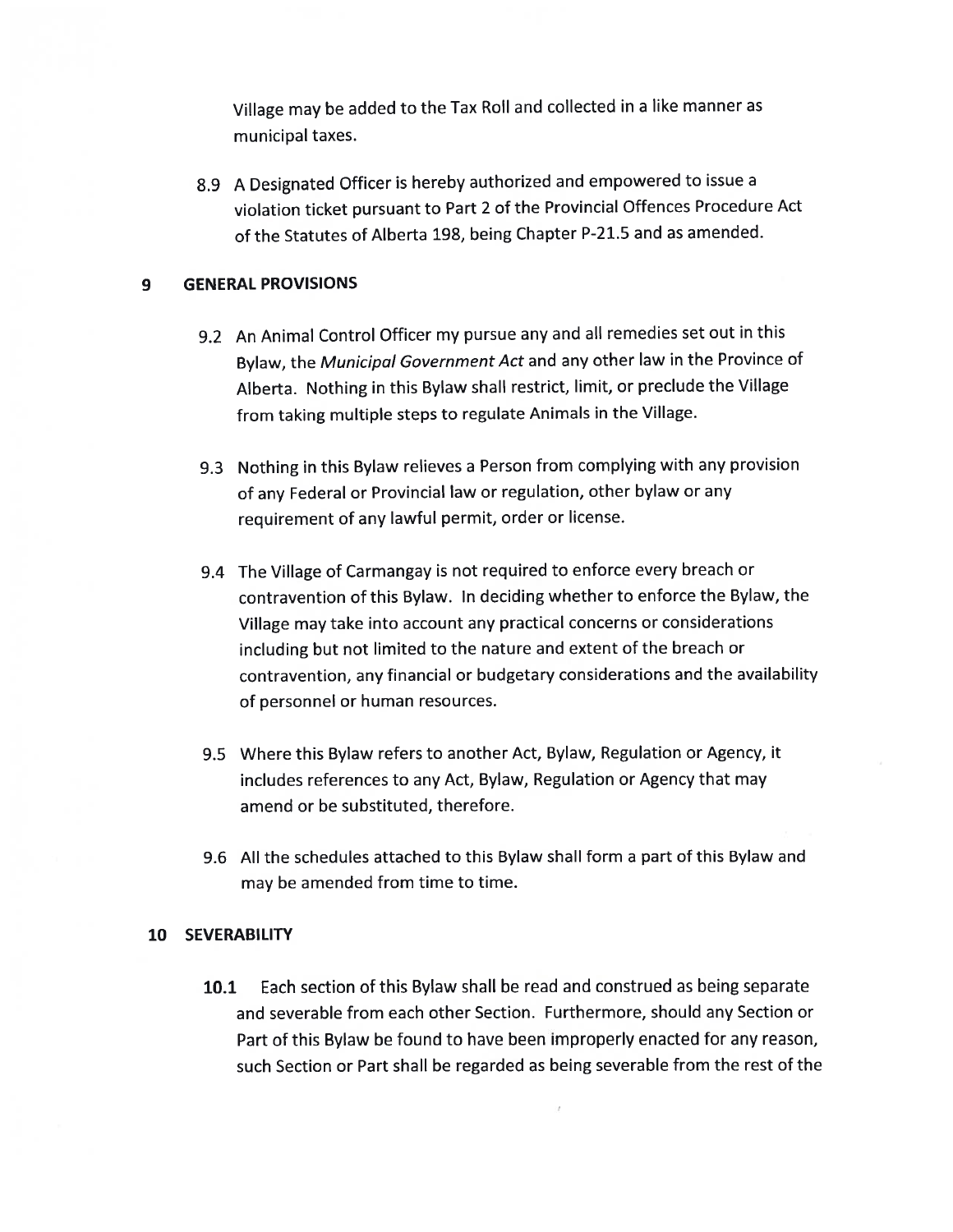Bylaw and the Bylaw remaining after such severance shall be effective and enforceable.

## 11 READINGS AND REPEALS

- 11.1 This Bylaw comes into force on the day it passes the third and final reading.
- 11.2 The following Bylaws are hereby repealed by the passing of Bylaw 814: The Animal Regulations Bylaw:
	- i) Bylaw #728: Bylaw to Regulate and Control Animals ("Dog Bylaw")
	- ii) Bylaw #768: Bylaw to Regulate and Control Animals ("Horse Bylaw")
	- iii) Bylaw #783: Bylaw to Regulate the Keeping of Wild or Domestic Animals ("Rabbit Bylaw")
	- iv) Bylaw #792: Bylaw to Regulate the Keeping of Chickens in Urban Areas

Read <sup>a</sup> first time this 18th day of January, 2022.

Read a second time this 15th day of February, 2022.

Read a third time and final time this 15th day of February, 2022.

Nichols

Mayor Kym Nichols

Chief Administrative Officer Patrick Bergen